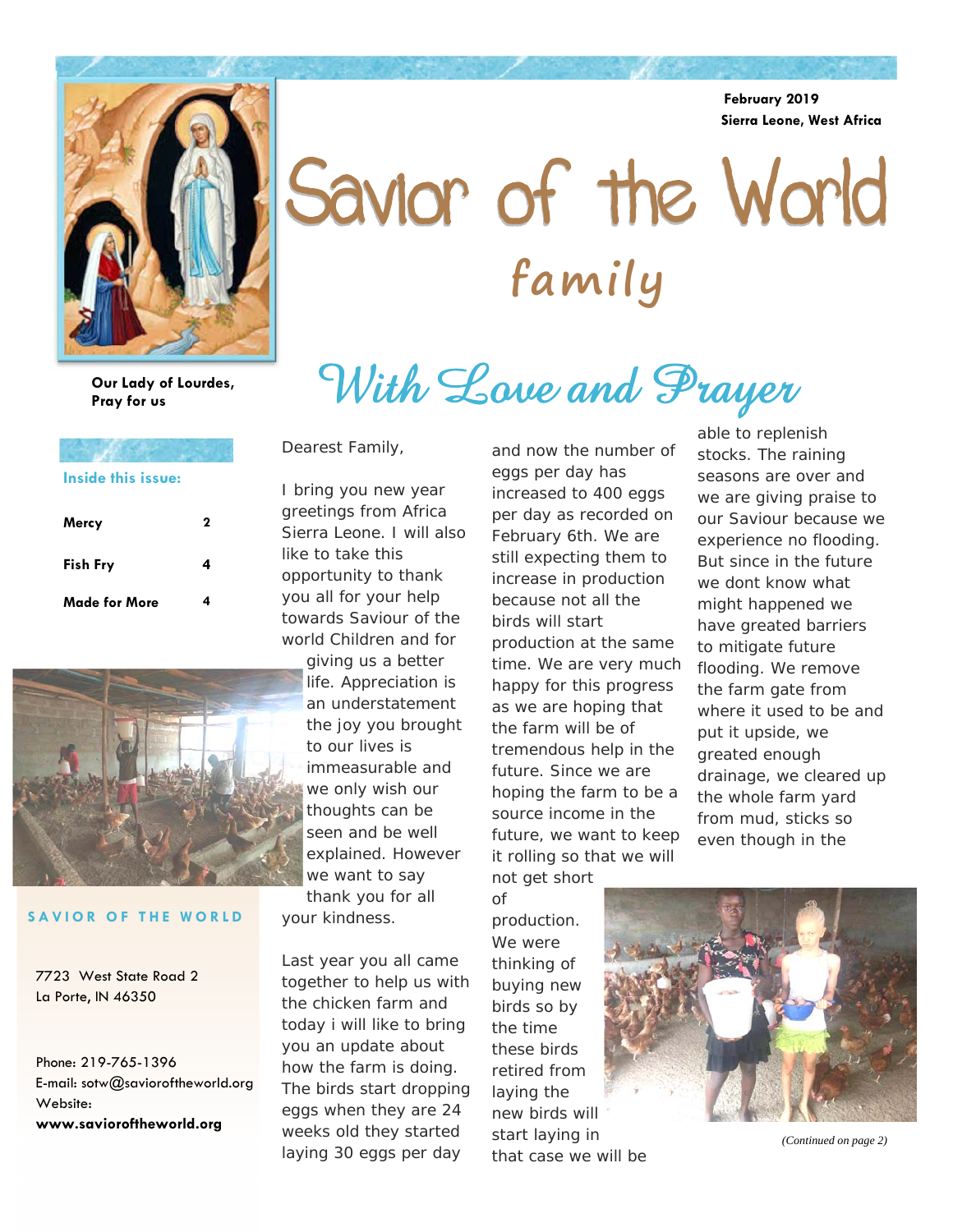### With Love and Prayer



*(Continued from page 1)* 

future we have heavy rains there will be free flow of water.

As for the children and the home everyone is doing great, everyone is healthy and of course everyone is at school right now. For the children we try do some placement at the back and the sides of the house, so that the children will not play and traple on a stone or fall down. The other side of the house were we do the laundry is also paved their is no mud gathering in that area. We are very much delighted to bring news about our lives and speak about your goodness in our lives as we pray that this newsletter will meet you in good health and sound mind. Once again we say thank you for everything

With Loue Louisa and Children

## **Mercy**

*To the children of Savior of the World and to Louisa their devoted mother who labors for them with a love that is both precious and privileged;* 

*to all of Louisa's coworkers and family members who accept their very serious responsibility to live and conduct themselves every day as a true family for the children;* 

*to all of you who support the Savior of the World Family and who are the backbone of this now flourishing family;* 

*in a word, to all of you who are opening your hearts to Jesus in the Gospel:* 

We ponder today with the Blessed Virgin Mary, our wonderful Mother and Mediatrix of all Graces, what

Jesus wishes to say to us when he calls the merciful "blessed". Blessed are the merciful for they shall obtain mercy. When a man, woman or child comes to us at a moment of excruciating pain – in other words, when he or she looks frantically for a port of entry into our busy lives in order to beg from us a gesture of necessary compassion and mercy – what is our first reaction? Are we frightened? Do we feel bothered, intruded upon? Are our lives so carefully and comprehensively arranged and scheduled that the unforeseen moments become moments of irritation rather than moments of grace for us?

When I wake up every morning to the moral and economic crises that are afflicting the Catholic Church here in Central Africa, and then when I enter the classroom to teach theology to the future priests and bishops of this country, my heart twinges to think that those who are suffering the most in Africa, the children, the hungry, the homeless, the traumatized, the refugees, and those who are dying for lack of proper medications are all looking with tired eyes at our Lord and God, with eyes and hearts pushed yet again to question and to doubt whether God has a place for them in his tender love. Is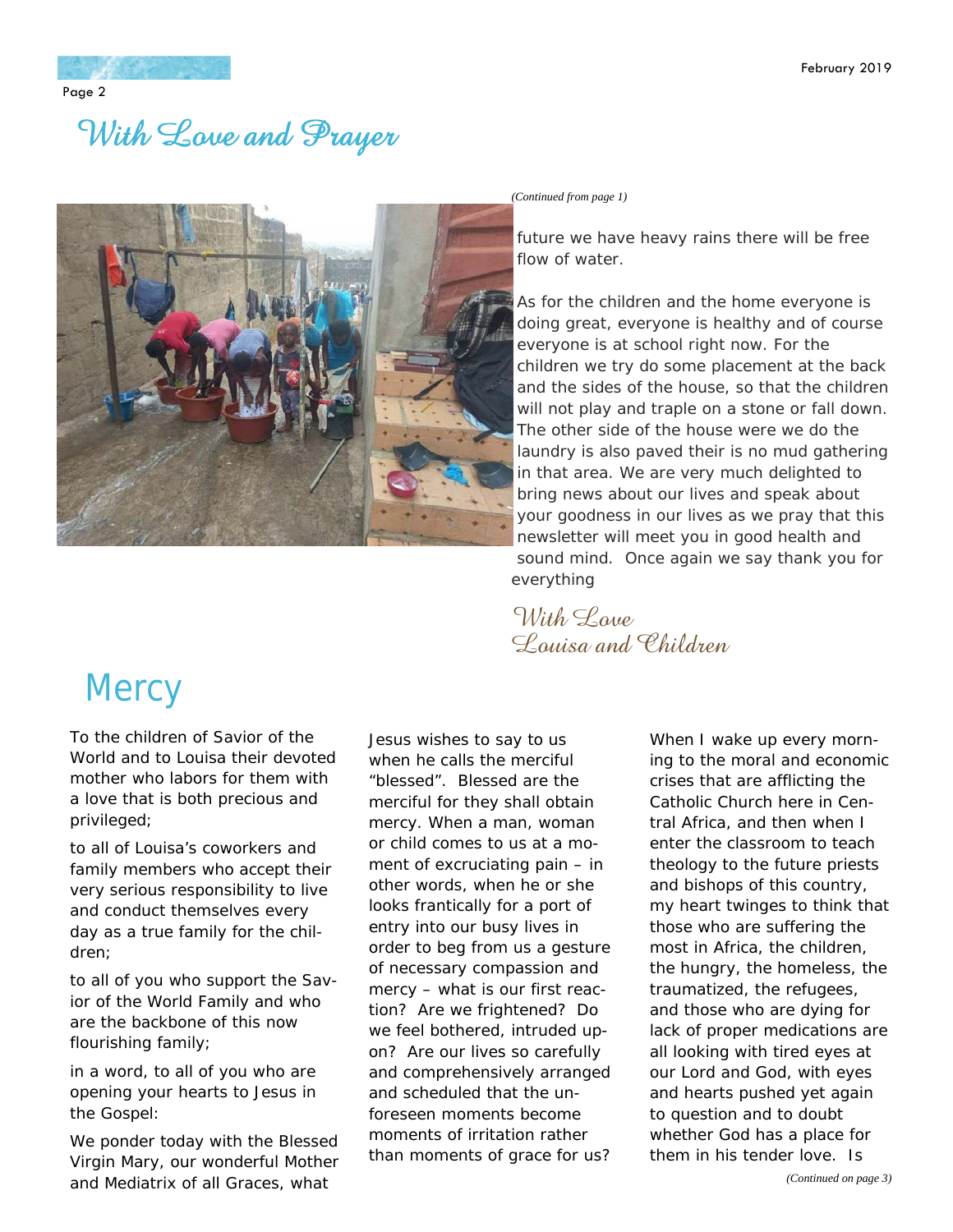

*(Continued from page 2)* 

God really cradling them in his merciful love and compassion?

When Pope Benedict XVI contemplated the parable of the Good Samaritan, he noticed that those who were trained to be experts in the sacred Word of God, and therefore were intellectually aware of the love pouring forth from God's heart when he chose to create each and every human being; these same experts who were very much aware of the love that pushes God to promise mercy and redemption to each and every human being – to share with all of us the joy of heaven, these same experts, the priest and the Levite, ignore the man who has been robbed, beaten and left for dead on the side of the road. Those trained to recognize God's love in the Sacred Scripture and to teach others about that same love are the "experts" who do nothing.

We notice that Jesus shares this parable with us in order to respond to the question, "Who is my neighbor?" Jesus wishes to surprise us a bit with his answer to this question. He poses the possibility that the one who is ready to love those who suffer and feel trapped by the circumstances of their suffering is precisely the one whose heart resembles the Heart of God himself! It's the Sacred Heart! The Good Samaritan, historically an outcast among God's Chosen People in Israel, is the one whose heart submits wholly to the authority of God's very own compassion. His heart resembles the Heart of Jesus.

The word Jesus used to describe the heart of the Good Samaritan is rahamim. This is the love that wells up within the heart of a woman who witnesses the pain and anguish of her own child. St. John Paul II spoke of rahamim love in his encyclical on Divine Mercy. Rahem is precisely the Hebrew word for "womb". Rahamim, therefore, denotes the love of a mother for her child, even and especially if that child is wayward, mischievous, violent, wicked. Even the mother of a criminal can feel love and compassion for her son or daughter in spite of the treachery and wickedness that may characterize them.

This is the love of a mother for her child: a love that simply will not go away. Hosea, chapter eleven, reveals that this is the love that fills the heart of God when he sees his child ignoring Him, abandoning Him, and choosing the ways of darkness and sin. In the Gospel of Luke, the fifteenth chapter, Jesus uses this same word rahamim, to explain the powerful emotions that are welling up within the father of the prodigal son when he sees his son, forced by a crushing poverty, to abandon his waywardness, and return to the home of his father. The father is moved to greet his sinful son with the unabashed joy of a splendid feast.

It is the love that removes from the heart all hesitation and conflict and fills the heart with one overwhelming desire: to relieve the suffering of the one who is cringing with pain. The pain may be entirely interior, entirely hidden: the one who submits wholeheartedly to the stirrings of compassion notices his brother's hidden pain, his sister's interior anguish.

St. Teresa of Calcutta lived her every moment with a thirst to share this divine love and compassion with the ones who needed it most. She truly lived and loved with a mother's heart: everyone who knew her experienced this love radiating from her. This is the love that guides the heart that plunges itself into the suffering of Jesus on the Cross. This is the love that envelops the heart of Mary, our Mother.

Do you wish to expose your heart to the pain and anguish of Jesus' brothers and sisters? Do you wish to love with that same heart of God that exposes itself so tenderly and gently to the pain and suffering of his children?

Louisa and her coworkers remind us that the Older Brother of her orphan children is Jesus, the crucified and risen Redeemer who has welcomed each child and the painful destiny of each child into his meek and humble heart. The orphan child has the place of privilege in the Sacred Heart of Jesus Christ, in the Immaculate Heart of our Mother, Mary. If we give the orphan child a place of privilege in our hearts, we will come to resemble more and more our brothers and sisters in heaven. Heaven is our home, where we will live in the joy of eternal love, for ever and ever. Amen.

*Fr. Umuhozanimana*